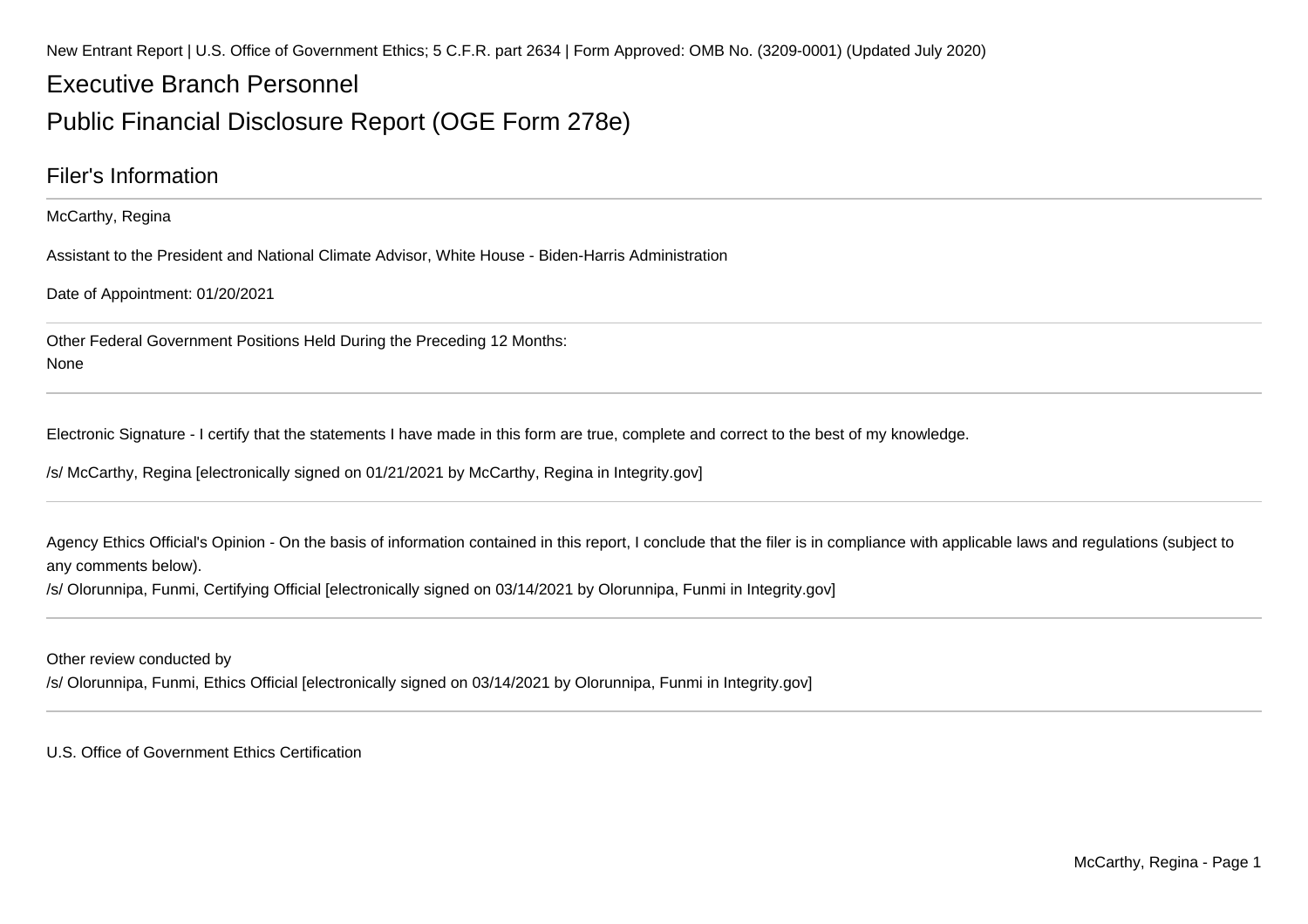Data Revised 03/14/2021

Data Revised - Workflow re-designation - 03/14/2021

Data Revised 02/25/2021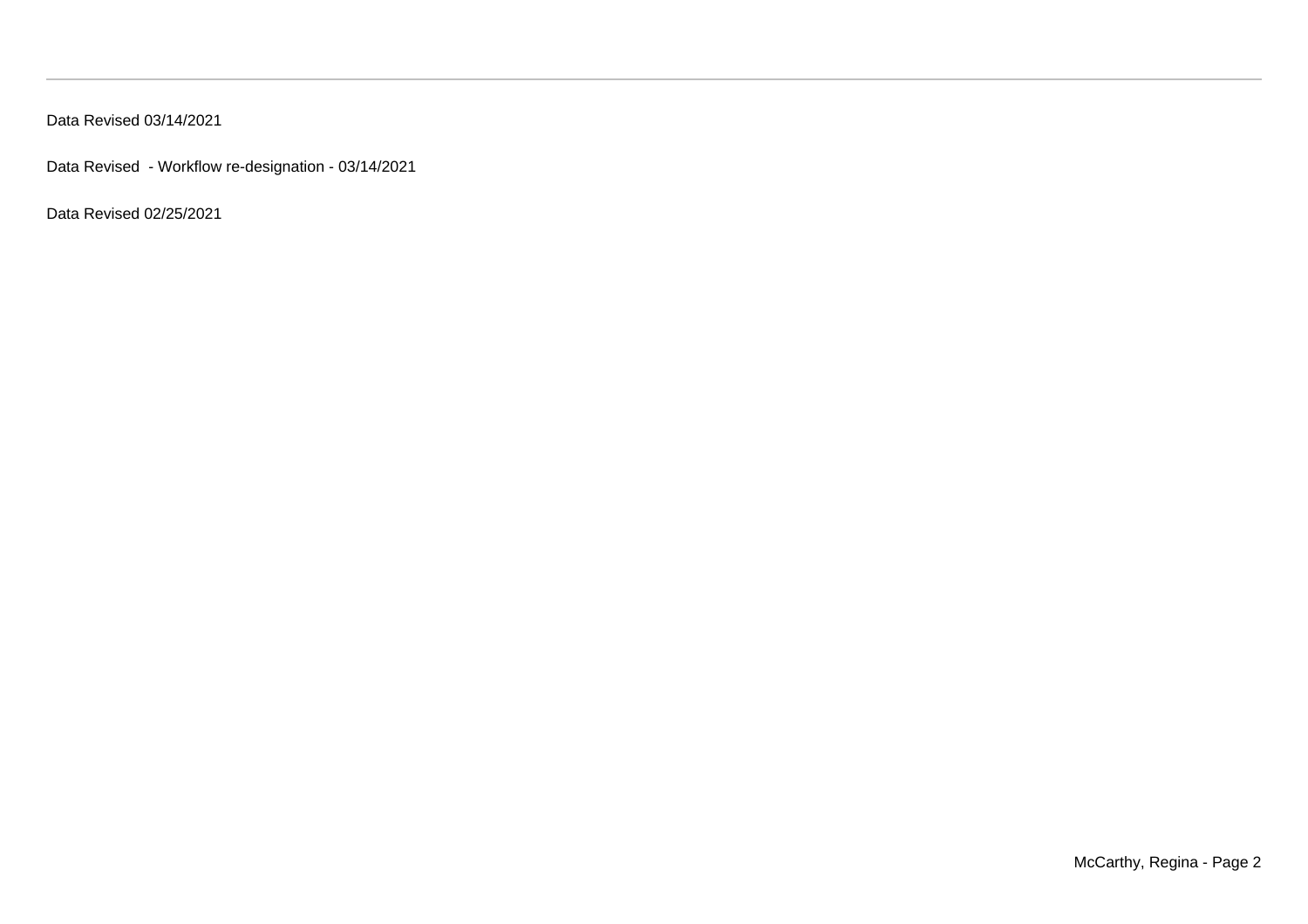### 1. Filer's Positions Held Outside United States Government

| # | <b>ORGANIZATION NAME</b>                | CITY, STATE                  | <b>ORGANIZATION</b><br><b>TYPE</b> | <b>POSITION</b><br><b>HELD</b>                             | <b>FROM</b> | <b>TO</b> |
|---|-----------------------------------------|------------------------------|------------------------------------|------------------------------------------------------------|-------------|-----------|
|   | NRDC/NRDC Action Fund                   | NYC, New York                | Non-Profit                         | President/CEO                                              | 1/2020      | 12/2020   |
| 2 | Harvard TH Chan School of Public Health | Boston,<br>Massachusetts     | University/Colleg<br>e             | Professor of the<br>Practice and<br><b>Center Director</b> | 4/2017      | 12/2020   |
| 3 | Pegasus Capital Advisors                | NYC, New York                | Corporation                        | Operating<br>Advisor                                       | 6/2017      | 12/2020   |
| 4 | <b>APB Speakers Bureau</b>              | Newton.<br>Michigan          | Corporation                        | Contractor                                                 | 2/2017      | 12/2020   |
| 5 | CT Green Bank                           | Rocky Hill,<br>Connecticut   | Quasi-Public<br>Agency             | <b>Board Member</b>                                        | 5/2017      | 12/2019   |
| 6 | <b>Energy Foundation</b>                | San Francisco,<br>California | Non-Profit                         | <b>Board Member</b>                                        | 1/2020      | 12/2020   |

## 2. Filer's Employment Assets & Income and Retirement Accounts

| #           | <b>DESCRIPTION</b>                                                      | EIF | <b>VALUE</b>             | <b>INCOME TYPE</b> | <b>INCOME</b><br><b>AMOUNT</b> |
|-------------|-------------------------------------------------------------------------|-----|--------------------------|--------------------|--------------------------------|
| $\mathbf 1$ | Harvard Univ 403b Retirement Income Plan<br>for Teaching Faculty 100311 | No  |                          |                    |                                |
| 1.1         | Vanguard Institutional Target Retirement 2020<br>Institutional          | Yes | $$50,001 -$<br>\$100,000 |                    | None (or less<br>than $$201)$  |
| 2           | Harvard University 457b Retirement Plan<br>Number 100315                | No  |                          |                    |                                |
| 2.1         | Vanguard Institutional Target Retirement 2020<br>Institutional          | Yes | $$50,001 -$<br>\$100,000 |                    | None (or less<br>than $$201)$  |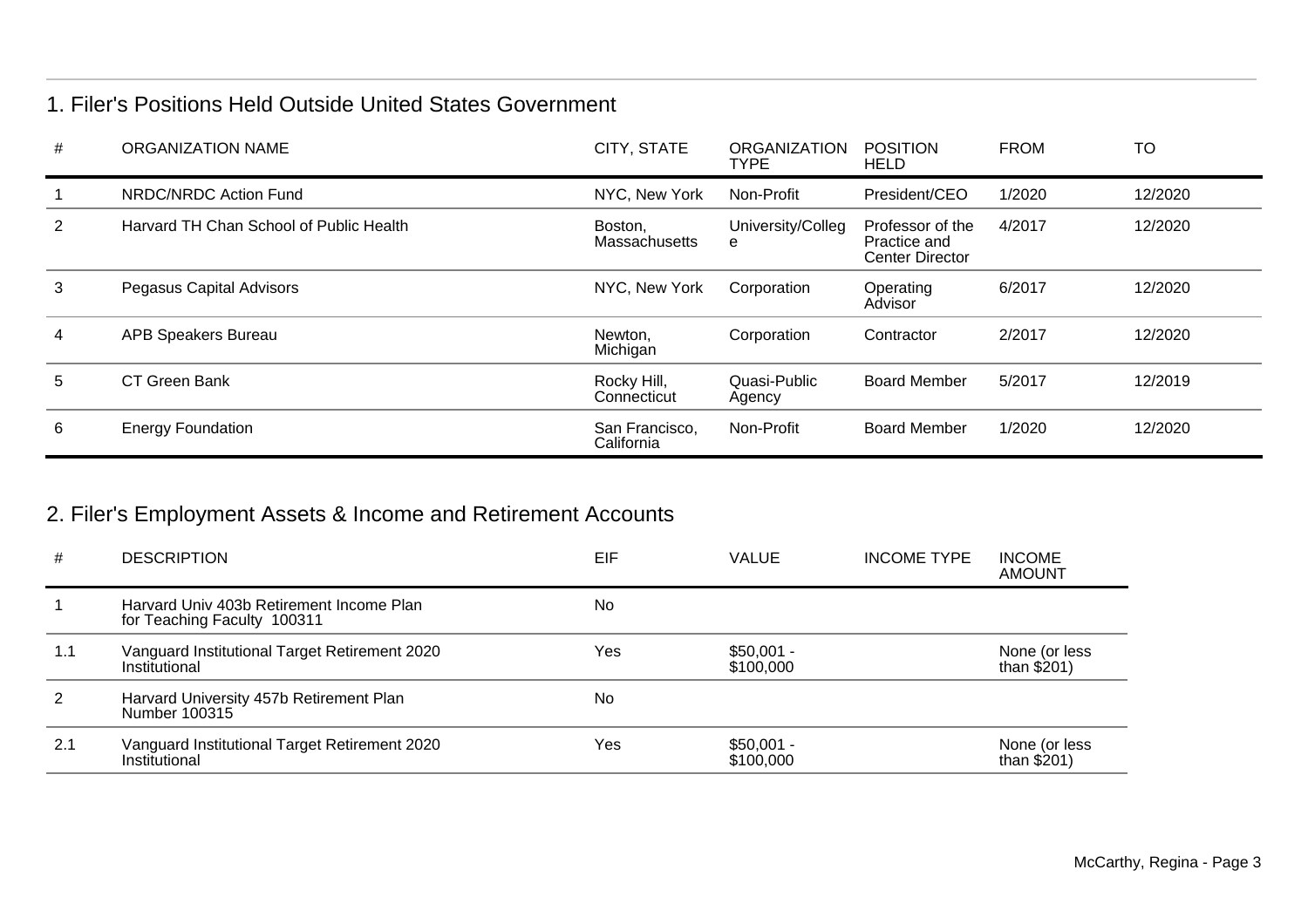| $\#$           | <b>DESCRIPTION</b>                                                            | EIF       | <b>VALUE</b>              | <b>INCOME TYPE</b>                  | <b>INCOME</b><br><b>AMOUNT</b> |
|----------------|-------------------------------------------------------------------------------|-----------|---------------------------|-------------------------------------|--------------------------------|
| 3              | MA EO of Energy and Env Affairs                                               | <b>No</b> |                           |                                     |                                |
| 3.1            | SMARTPath 2020 Retirement Fund                                                | Yes       | $$100,001 -$<br>\$250,000 |                                     | None (or less<br>than $$201)$  |
| 3.2            | Large Company Blend Stock Fund                                                | Yes       | $$100,001 -$<br>\$250,000 |                                     | None (or less<br>than $$201)$  |
| 4              | Commonwealth of MA, defined benefit plan<br>(value not readily ascertainable) | N/A       |                           | Retirement<br>Payments<br>(monthly) | \$3,252                        |
| 5              | NRDC/NRDC Action Fund                                                         | N/A       |                           | Salary                              | \$800,000                      |
| 6              | <b>Energy Foundation</b>                                                      | N/A       |                           | <b>Board Stipend</b>                | \$10,500                       |
| $\overline{7}$ | NRDC Fidelity 403 (b) 71559                                                   | No        |                           |                                     |                                |
| 7.1            | FID Freedom 2020K                                                             | Yes       | $$50,001 -$<br>\$100,000  |                                     | None (or less<br>than $$201)$  |
| 8              | NRDC 457(b) 71631                                                             | No        |                           |                                     |                                |
| 8.1            | FID Freedom 2020K                                                             | Yes       | $$15,001 -$<br>\$50,000   |                                     | None (or less<br>than $$201)$  |
| 9              | <b>Planetiers World Gathering</b>                                             | N/A       |                           | Honorarium                          | \$24,000                       |
| 10             | GM SEP #2                                                                     | No        |                           |                                     |                                |
| 10.1           | BLACKROCK COPROR HI YLD FD INC COM<br><b>HYT</b>                              | Yes       | $$15,001 -$<br>\$50,000   |                                     | None (or less<br>than $$201)$  |
| 10.2           | CALVERT FLGT RATE ADVANTAGE 1                                                 | Yes       | $$15,001 -$<br>\$50,000   |                                     | None (or less<br>than $$201)$  |
| 10.3           | CALVERT GREEN BD FD 1 CGBIX                                                   | Yes       | $$15,001 -$<br>\$50,000   |                                     | None (or less<br>than $$201)$  |
| 11             | <b>GM Joint Tenant IRA</b>                                                    | <b>No</b> |                           |                                     |                                |
| 11.1           | ARIEL GKBL FD INV AGLOX                                                       | Yes       | $$15,001 -$<br>\$50,000   |                                     | None (or less<br>than $$201)$  |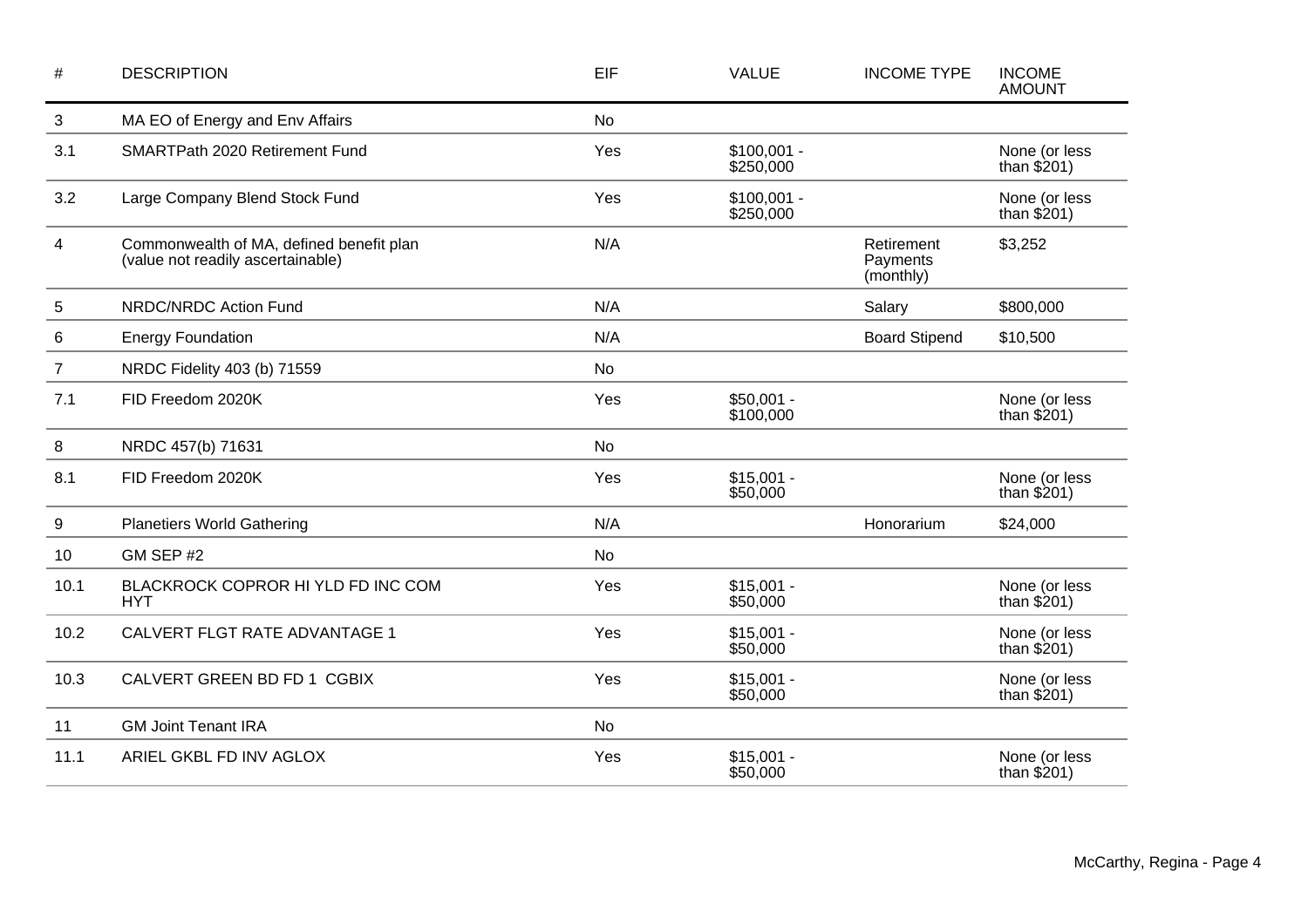| #     | <b>DESCRIPTION</b>                                               | EIF       | <b>VALUE</b>            | <b>INCOME TYPE</b> | <b>INCOME</b><br><b>AMOUNT</b> |
|-------|------------------------------------------------------------------|-----------|-------------------------|--------------------|--------------------------------|
| 11.2  | <b>BARON OPPORTUNITY FIND INST CLASS</b><br><b>BIOIX</b>         | Yes       | $$15,001 -$<br>\$50,000 |                    | None (or less<br>than $$201)$  |
| 11.3  | BERKSHIRE HATHAWAY INC DEL CL B<br><b>NEW BRK.B</b>              | Yes       | $$15,001 -$<br>\$50,000 |                    | None (or less<br>than $$201)$  |
| 11.4  | BLACKROCK SCIENCE AND TECHNOLOGY<br>SHS BST                      | Yes       | $$15,001 -$<br>\$50,000 |                    | None (or less<br>than $$201)$  |
| 11.5  | CALVERT SOCIAL INVT EQTY FUND CLAS<br>1 CEYIX                    | Yes       | $$15,001 -$<br>\$50,000 |                    | None (or less<br>than $$201)$  |
| 11.6  | DELAWARE HEALTHCARE FUND CLASS 1<br><b>DLHIX</b>                 | Yes       | $$15,001 -$<br>\$50,000 |                    | None (or less<br>than $$201)$  |
| 11.7  | DOMINI IMPACT INTERNATIONAL EQUITY<br>FUND CLASS V DOMYX         | Yes       | $$1,001 - $15,000$      |                    | None (or less<br>than $$201)$  |
| 11.8  | FIRST TRUST US EQUITY OPPORTUNITIES<br>ETF FPX                   | Yes       | $$15,001 -$<br>\$50,000 |                    | None (or less<br>than $$201)$  |
| 11.9  | PUTNAM GROWTH TECHNOLOGY Y<br><b>PGTYX</b>                       | Yes       | $$1,001 - $15,000$      |                    | None (or less<br>than $$201)$  |
| 11.10 | T ROWE PRICE VAPITAL APPRECIATION<br>FD CL 1 TRAIX               | Yes       | $$15,001 -$<br>\$50,000 |                    | None (or less<br>than $$201)$  |
| 11.11 | TRILLIUM SMALL MID CAP TSMDX                                     | Yes       | $$15,001 -$<br>\$50,000 |                    | None (or less<br>than $$201)$  |
| 12    | GM Contributory IRA #2                                           | <b>No</b> |                         |                    |                                |
| 12.1  | T Rowe Price Funds TBSIX                                         | Yes       | $$1,001 - $15,000$      |                    | None (or less<br>than $$201)$  |
| 13    | GM Joint Tenant #3                                               | No        |                         |                    |                                |
| 13.1  | BLUEROCK TOTAL INCOME & REAL<br><b>ESTATE FUBD CLASS 1 TIPWX</b> | Yes       | $$15,001 -$<br>\$50,000 |                    | None (or less<br>than $$201)$  |
| 14    | GM Joint Tenant #2                                               | No        |                         |                    |                                |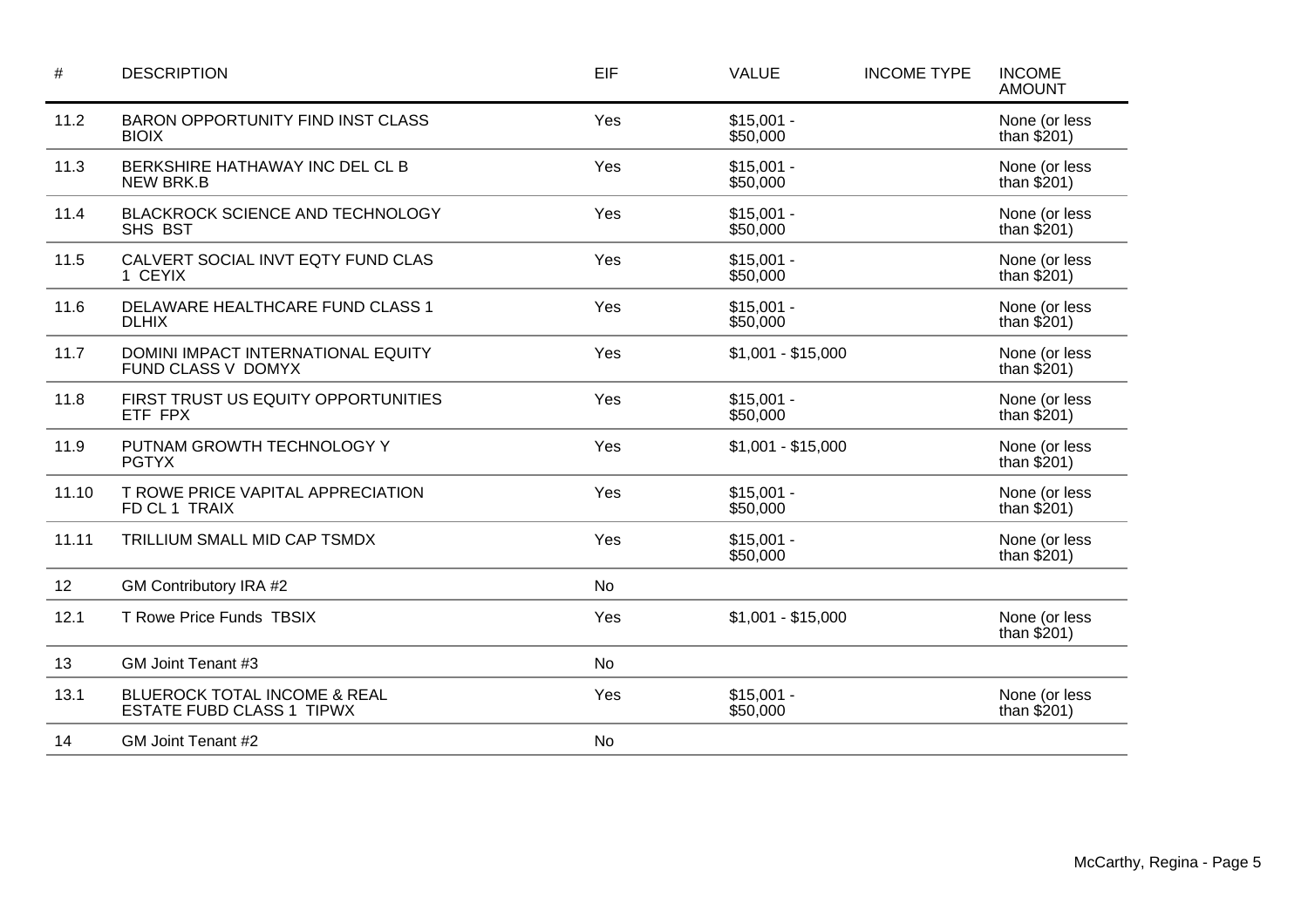| #    | <b>DESCRIPTION</b>                                                  | EIF       | <b>VALUE</b>            | <b>INCOME TYPE</b> | <b>INCOME</b><br><b>AMOUNT</b> |
|------|---------------------------------------------------------------------|-----------|-------------------------|--------------------|--------------------------------|
| 14.1 | BLACKROCK CORPOR HI YLD FD INC COM<br><b>HYT</b>                    | Yes       | $$15,001 -$<br>\$50,000 |                    | None (or less<br>than $$201)$  |
| 14.2 | CALVERT GREEN BD FD 1                                               | Yes       | $$15,001 -$<br>\$50,000 |                    | None (or less<br>than $$201$ ) |
| 14.3 | TIAA-CREF CORE IMPACT BOND FUND<br><b>INSTITUTIONAL CLASS TSBIX</b> | Yes       | $$15,001 -$<br>\$50,000 |                    | None (or less<br>than $$201)$  |
| 14.4 | VICTORY FUND FOR INCOME CL 1                                        | Yes       | $$15,001 -$<br>\$50,000 |                    | None (or less<br>than $$201$ ) |
| 15   | <b>GM SEP</b>                                                       | No        |                         |                    |                                |
| 15.1 | Berkshire Hathaway Inc Del CL B New BRK.B                           |           | $$15,001 -$<br>\$50,000 |                    | None (or less<br>than $$201)$  |
| 15.2 | Calvert Social Invt EQTY Fund Class 1 CEYIX                         | Yes       | $$15,001 -$<br>\$50,000 |                    | None (or less<br>than $$201)$  |
| 15.3 | Parnassus Core Equity Fund - Investors<br><b>Shares PRBLX</b>       | Yes       | $$15,001 -$<br>\$50,000 |                    | None (or less<br>than $$201)$  |
| 15.4 | T. Rowe Price Capital Appreciation Fd CL 1<br><b>TRAIX</b>          | Yes       | $$15,001 -$<br>\$50,000 |                    | None (or less<br>than $$201)$  |
| 16   | <b>GM Contributory IRA</b>                                          | <b>No</b> |                         |                    |                                |
| 16.1 | Calvert Social Invt Eqty Fund Class 1 CEYIX                         | Yes       | $$1,001 - $15,000$      |                    | None (or less<br>than $$201)$  |
| 17   | Smith College (Boston, MA)                                          | N/A       |                         | Honorarium         | \$6,000                        |
| 18   | <b>Intentional Endowment Network</b>                                | N/A       |                         | Honorarium         | \$2,400                        |

3. Filer's Employment Agreements and Arrangements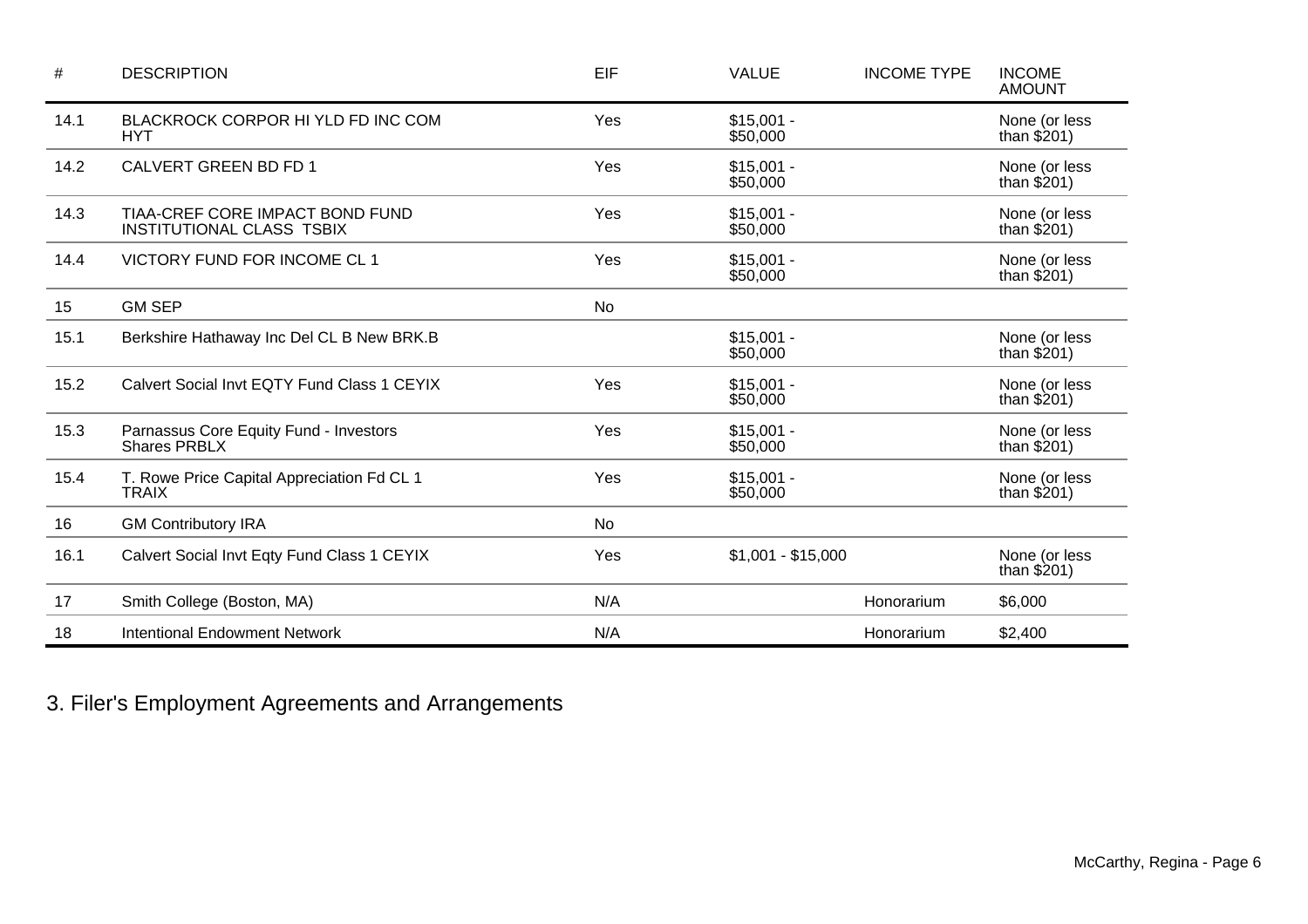| #              | <b>EMPLOYER OR PARTY</b>                                                | CITY, STATE                        | <b>STATUS AND TERMS</b>                                                                                                                           | <b>DATE</b> |
|----------------|-------------------------------------------------------------------------|------------------------------------|---------------------------------------------------------------------------------------------------------------------------------------------------|-------------|
|                | MA EO of Energy and Env Affairs                                         | Boston,<br>Massachusetts           | I will continue to participate in this defined contribution<br>plan, but the plan sponsor no longer makes<br>contributions.                       | 5/1990      |
| $\overline{2}$ | Harvard University 457b Retirement Plan<br>Number 100315                | Cambridge,<br><b>Massachusetts</b> | will continue to participate in this defined contribution<br>plan, but the plan sponsor no longer makes<br>contributions.                         | 11/2017     |
| 3              | Harvard Univ 403b Retirement Income Plan<br>for Teaching Faculty 100311 | Cambridge,<br><b>Massachusetts</b> | will continue to participate in this defined contribution<br>plan. The plan sponsor will not make further<br>contributions after my separation.   | 11/2017     |
|                | Commonwealth of MA                                                      | Boston,<br><b>Massachusetts</b>    | will continue to participate in this defined benefit plan.                                                                                        | 6/1970      |
| 5              | NRDC Fidelity 403 (b) 71559                                             | NYC, New York                      | I will continue to participate in this defined contribution<br>plan. The plan sponsor will not make further<br>contributions after my separation. | 1/2020      |
| 6              | NRDC 457(b) 71631                                                       | NYC, New York                      | I will continue to participate in this defined contribution<br>plan. The plan sponsor will not make further<br>contributions after my separation. | 1/2020      |
|                | <b>Harvard University</b>                                               | Cambridge,<br><b>Massachusetts</b> | Unpaid Leave of Absence.                                                                                                                          | 1/2020      |

# 4. Filer's Sources of Compensation Exceeding \$5,000 in a Year

| # | <b>SOURCE NAME</b>                      | CITY. STATE                  | BRIEF DESCRIPTION OF DUTIES                            |
|---|-----------------------------------------|------------------------------|--------------------------------------------------------|
|   | Pegasus Capital Advisors                | NYC, New York                | <b>Operating Advisor</b>                               |
| 2 | Harvard TH Chan School of Public Health | Boston,<br>Massachusetts     | Teaching Fellow, Professor, University Center Director |
|   | <b>Energy Foundation</b>                | San Francisco,<br>California | Board Member                                           |
| 4 | NRDC/NRDC Action Fund                   |                              | NYC, New York President and CEO                        |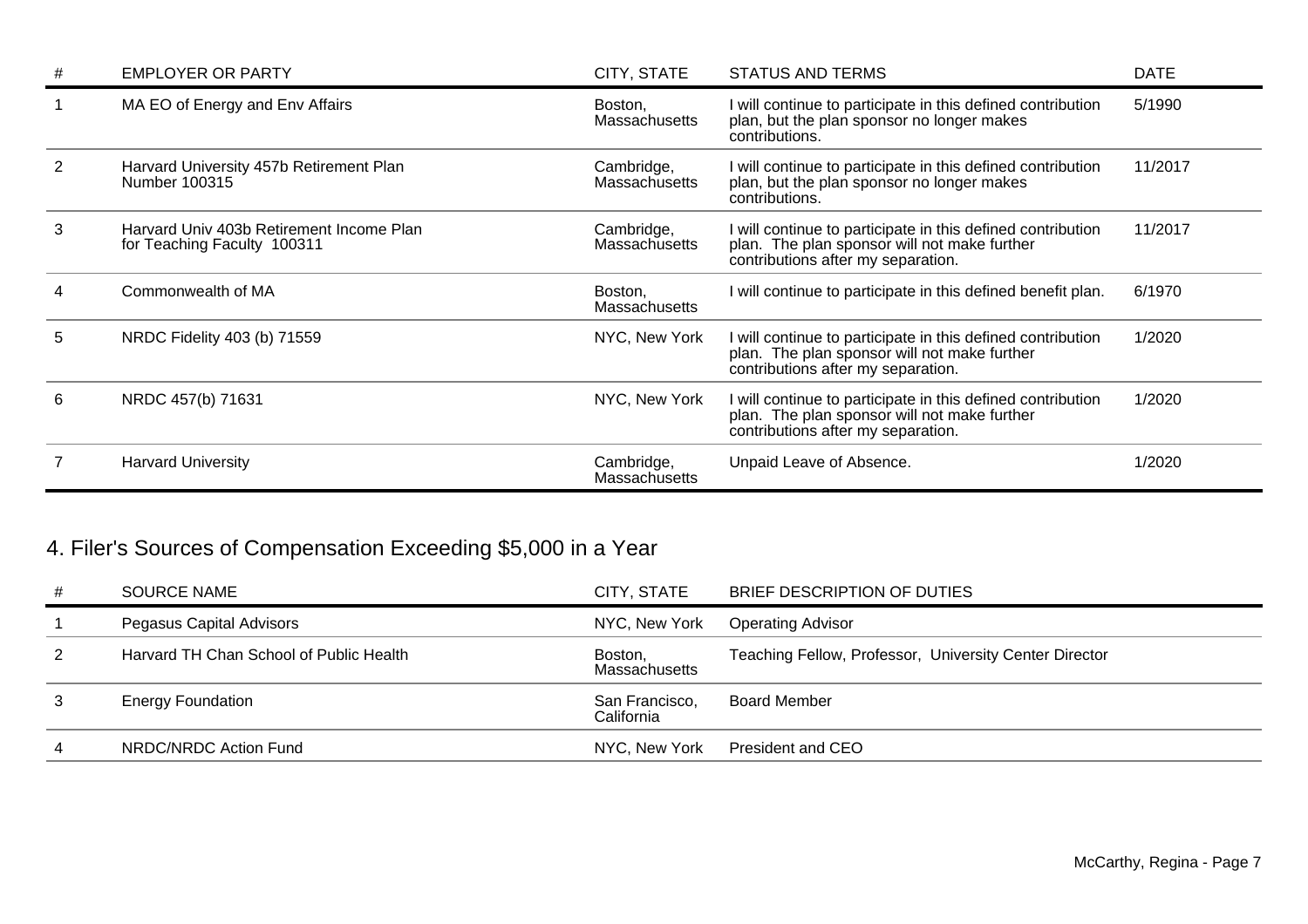| #  | <b>SOURCE NAME</b>                | CITY, STATE                         | BRIEF DESCRIPTION OF DUTIES |
|----|-----------------------------------|-------------------------------------|-----------------------------|
| 5  | National Assoc. of Enviro. Health | Denver,<br>Colorado                 | <b>Speakers Fee</b>         |
| 6  | Aspen Center for Enviro. Studies  | Aspen, Colorado                     | <b>Speakers Fee</b>         |
| 7  | The Ecology Center                | Capistrano,<br>California           | Speakers Fee                |
| 8  | <b>McGill University</b>          | Montreal<br>Canada, Outside<br>U.S. | Speakers Fee                |
| 9  | <b>Boston College</b>             | Boston,<br>Massachusetts            | <b>Speakers Fee</b>         |
| 10 | Mt. Holyoke College               | South Hadley,<br>Massachusetts      | Speakers Fee                |
| 11 | George Ewing Canandaigua Forum    | Canandaigua,<br>New York            | <b>Speakers Fee</b>         |
| 12 | St. Mark's School                 | Southboro,<br>Massachusetts         | Speakers Fee                |
| 13 | <b>Avangrid Renewables</b>        | Portland, Oregon                    | <b>Speakers Fee</b>         |
| 14 | Univ. of Southern Mississippi     | Hattiesburg,<br>Mississippi         | <b>Speakers Fee</b>         |
| 15 | Penn State University             | University Park,<br>Pennsylvania    | <b>Speakers Fee</b>         |
| 16 | <b>Merrimack College</b>          | North Andover,<br>Massachusetts     | <b>Speakers Fee</b>         |
| 17 | Institutional Investor LLC        | Boston,<br>Massachusetts            | Speakers Fee                |
| 18 | Magellan Research Group           | NYC, New York                       | <b>Speakers Fee</b>         |
| 19 | Miami University                  | Miami, Florida                      | <b>Speakers Fee</b>         |
| 20 | <b>Harvest Capital Management</b> | NYC, New York                       | <b>Speakers Fee</b>         |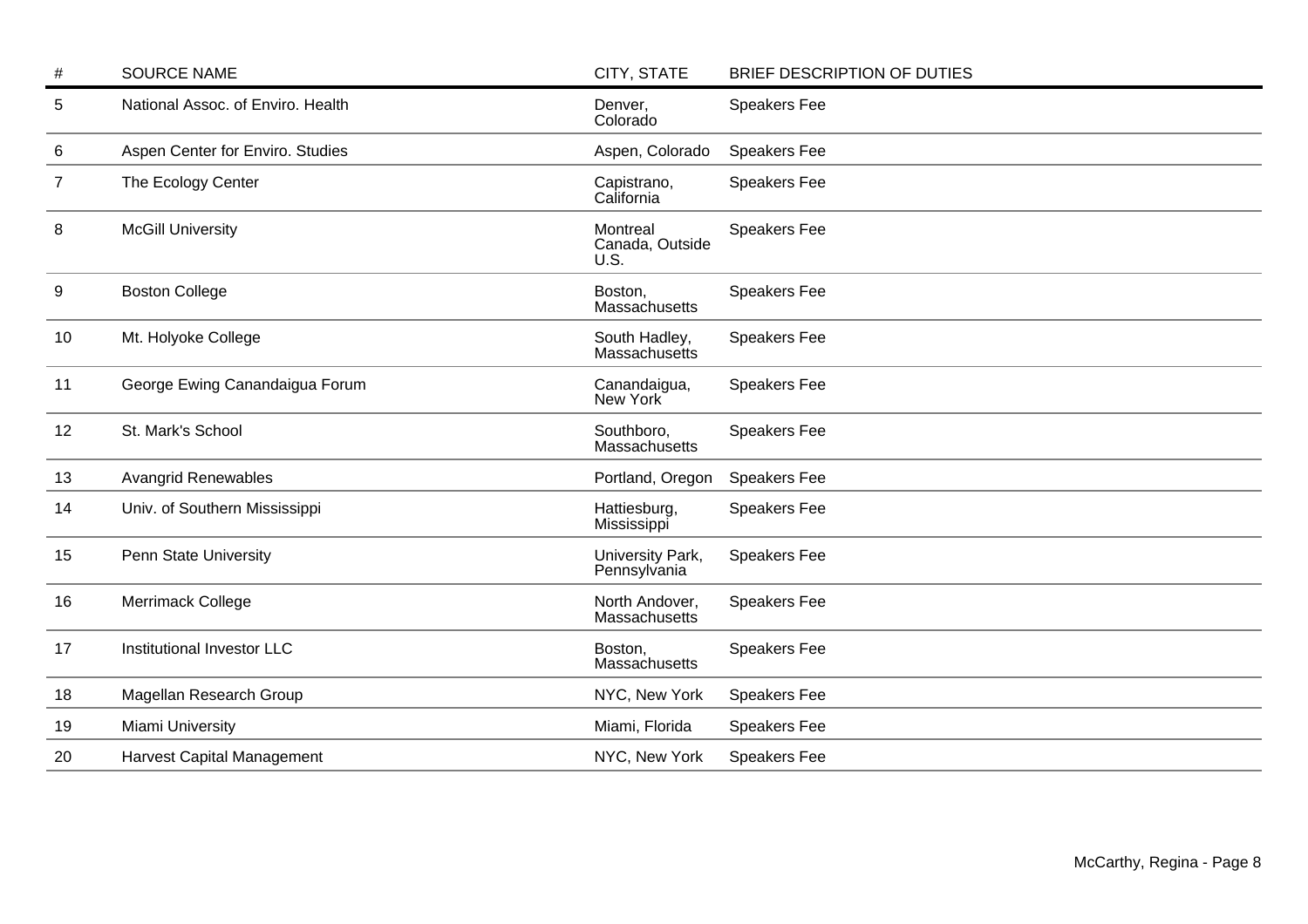| #  | <b>SOURCE NAME</b>                       | CITY, STATE                            | BRIEF DESCRIPTION OF DUTIES |
|----|------------------------------------------|----------------------------------------|-----------------------------|
| 21 | <b>Taft School</b>                       | Watertown,<br>Connecticut              | Speakers Fee                |
| 22 | <b>Bunker Hill Community College</b>     | Everett,<br>Massachusetts              | <b>Speakers Fee</b>         |
| 23 | <b>Bowdoin College</b>                   | Brunswick,<br>Maine                    | Speakers Fee                |
| 24 | Bay Area Air Quality Management District | San Francisco,<br>California           | Speakers Fee                |
| 25 | American Soc. of Landscape Architects    | Washington,<br>District of<br>Columbia | Speakers Fee                |
| 26 | The Connecticut Forum                    | Hartford,<br>Connecticut               | Speakers Fee                |
| 27 | Altice Arena                             | Lisbon, Portugal,<br>Outside U.S.      | Speakers Fee                |
| 28 | Smith College                            | Boston,<br>Massachusetts               | Honorarium                  |
| 29 | <b>Intentional Endowment Network</b>     | Atlanta, Georgia                       | Honorarium                  |

# 5. Spouse's Employment Assets & Income and Retirement Accounts

| #   | <b>DESCRIPTION</b>                           | EIF | <b>VALUE</b>            | <b>INCOME TYPE</b> | <b>INCOME</b><br><b>AMOUNT</b> |
|-----|----------------------------------------------|-----|-------------------------|--------------------|--------------------------------|
|     | Sunshine Bouquet (Wholesale Flowers)         | N/A |                         | salary, bonus      |                                |
| 2   | <b>IRA</b>                                   | No  |                         |                    |                                |
| 2.1 | Berkshire Hathaway Inc DEL CL B New<br>BRK.B | N/A | $$15,001 -$<br>\$50,000 |                    | None (or less<br>than $$201)$  |
| 2.2 | Calvert Social Invt Eqty Fund Class 1 CEYIX  | Yes | $$15,001 -$<br>\$50,000 |                    | None (or less<br>than $$201)$  |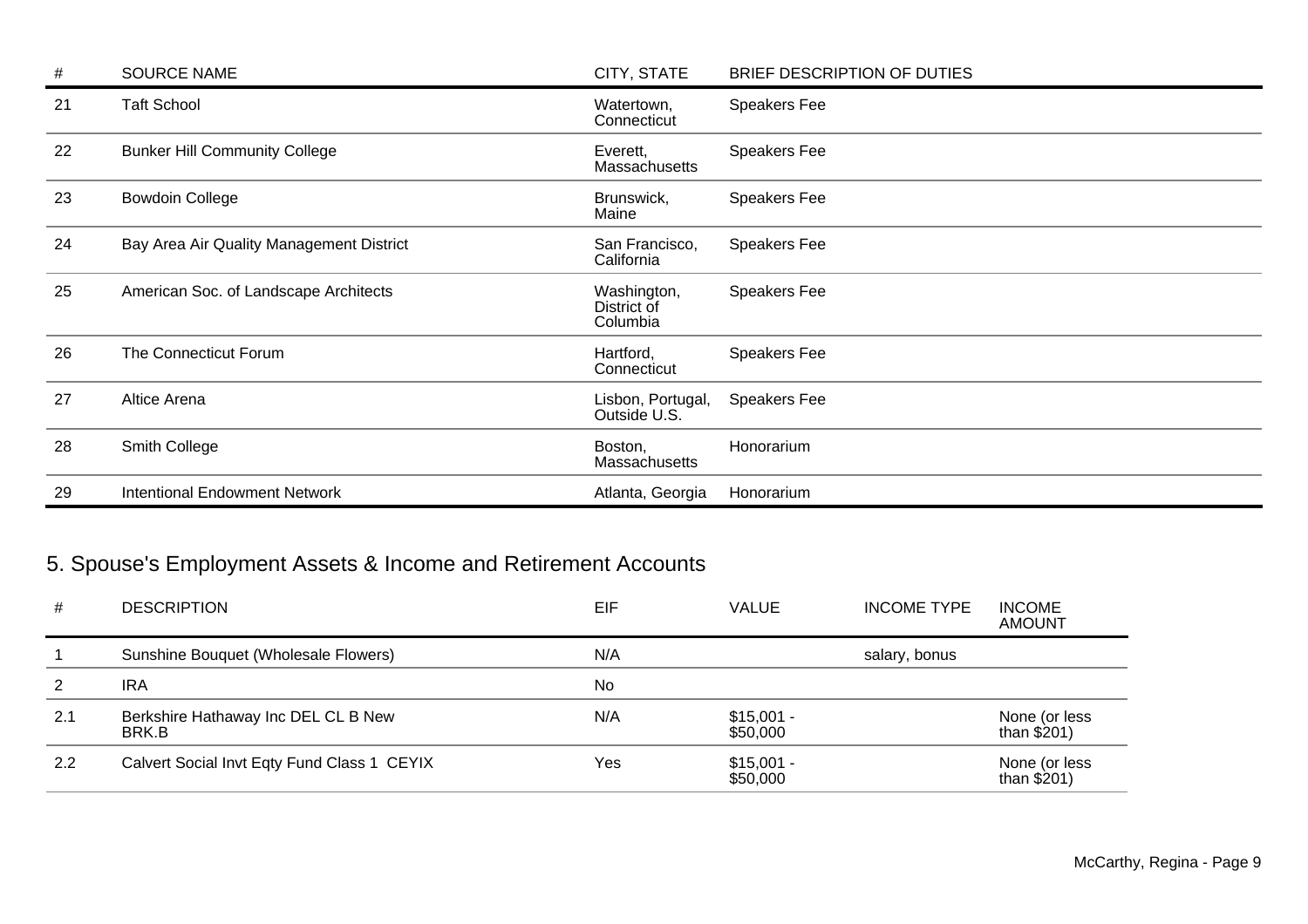| $\#$ | <b>DESCRIPTION</b>                                                   | EIF       | <b>VALUE</b>            | <b>INCOME TYPE</b> | <b>INCOME</b><br><b>AMOUNT</b> |
|------|----------------------------------------------------------------------|-----------|-------------------------|--------------------|--------------------------------|
| 2.3  | PUTMAN GLOBAL TECHNOLOGY Y PGTYX                                     | Yes       | $$1,001 - $15,000$      |                    | None (or less<br>than $$201)$  |
| 2.4  | VANGUARD INTERNATIONAL GROWTH<br>FUND ADMIRAL VWILX                  | Yes       | $$15,001 -$<br>\$50,000 |                    | None (or less<br>than $$201)$  |
| 2.5  | VANGUARD WELLESLEY INC ADMIRAL<br><b>VWIAX</b>                       | Yes       | $$1,001 - $15,000$      |                    | None (or less<br>than $$201)$  |
| 3    | Contributory Income Fixed Income IRA                                 | <b>No</b> |                         |                    |                                |
| 3.1  | Dodge & Cox Income FD Com DODIX                                      | Yes       | $$1,001 - $15,000$      |                    | None (or less<br>than $$201)$  |
| 4    | KM 401(k)                                                            | <b>No</b> |                         |                    |                                |
| 4.1  | JP Morgan Core Bond Fund Class R4                                    | Yes       | $$15,001 -$<br>\$50,000 |                    | None (or less<br>than $$201)$  |
| 4.2  | PGIM High Yield Fund Class Z                                         | Yes       | $$15,001 -$<br>\$50,000 |                    | None (or less<br>than $$201)$  |
| 4.3  | American Century One Choice in Retirement<br>Portfolo Investor Class | Yes       | $$1,001 - $15,000$      |                    | None (or less<br>than $$201)$  |
| 4.4  | Goldman Sachs Balanced Stratgey Portfolio<br><b>Investor Class</b>   | Yes       | $$1,001 - $15,000$      |                    | None (or less<br>than $$201)$  |
| 4.5  | Lord Abbott Fundamental Equity Fund Class 1                          | Yes       | $$15,001 -$<br>\$50,000 |                    | None (or less<br>than $$201)$  |
| 4.6  | MFS Value Fund Class R4                                              | Yes       | $$15,001 -$<br>\$50,000 |                    | None (or less<br>than $$201)$  |
| 4.7  | Alger Capital Appreciation Institutional Fund<br>Investor Class 1    | Yes       | $$15,001 -$<br>\$50,000 |                    | None (or less<br>than $$201)$  |
| 4.8  | Goldman Sachs Growth Opportunities Fund<br>Class 1                   | Yes       | $$15,001 -$<br>\$50,000 |                    | None (or less<br>than $$201)$  |
| 4.9  | Victory Sycamore Small Company Growth<br>Fund Class 1                | Yes       | $$15,001 -$<br>\$50,000 |                    | None (or less<br>than $$201)$  |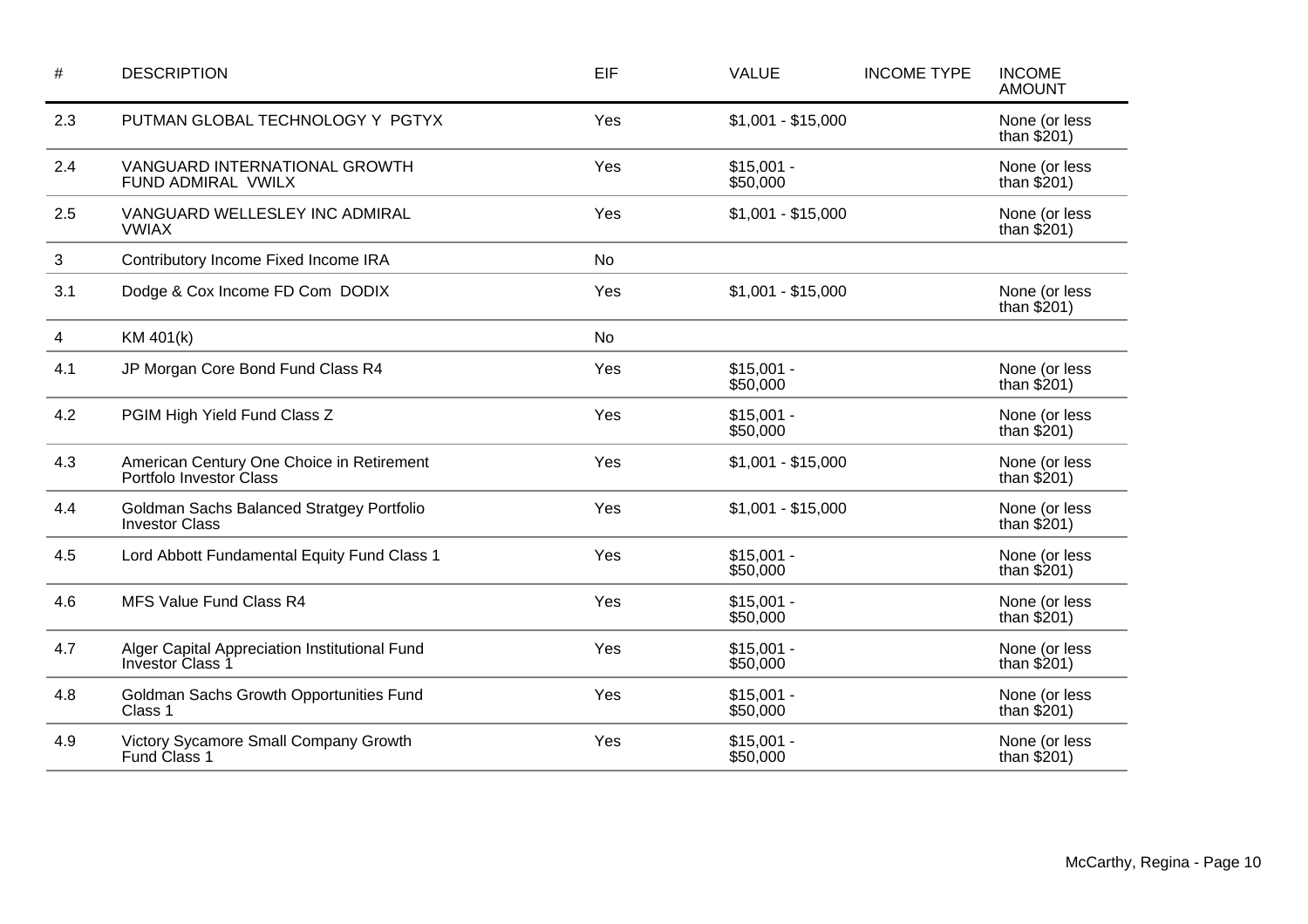| #    | <b>DESCRIPTION</b>                                              | EIF | <b>VALUE</b>       | <b>INCOME TYPE</b> | <b>INCOME</b><br><b>AMOUNT</b> |
|------|-----------------------------------------------------------------|-----|--------------------|--------------------|--------------------------------|
| 4.10 | Lord Abbett Developing Growth Fund Class 1                      | Yes | $$1,001 - $15,000$ |                    | None (or less<br>than $$201)$  |
| 4.11 | Invesco International Growth Fund Class y                       | Yes | $$1,001 - $15,000$ |                    | None (or less<br>than $$201)$  |
| 4.12 | Invesco Oppenheimer International Growth<br><b>Fund Class Y</b> | Yes | $$1,001 - $15,000$ |                    | None (or less<br>than $$201)$  |

### 6. Other Assets and Income

| <b>DESCRIPTION</b>     | <b>EIF</b> | VALUE                     | <b>INCOME TYPE</b> | <b>INCOME</b><br><b>AMOUNT</b> |
|------------------------|------------|---------------------------|--------------------|--------------------------------|
| U.S. based bank (cash) | N/A        | $$250,001 -$<br>\$500,000 |                    | None (or less<br>than $$201)$  |

### 7. Transactions

(N/A) - Not required for this type of report

### 8. Liabilities

None

## 9. Gifts and Travel Reimbursements

(N/A) - Not required for this type of report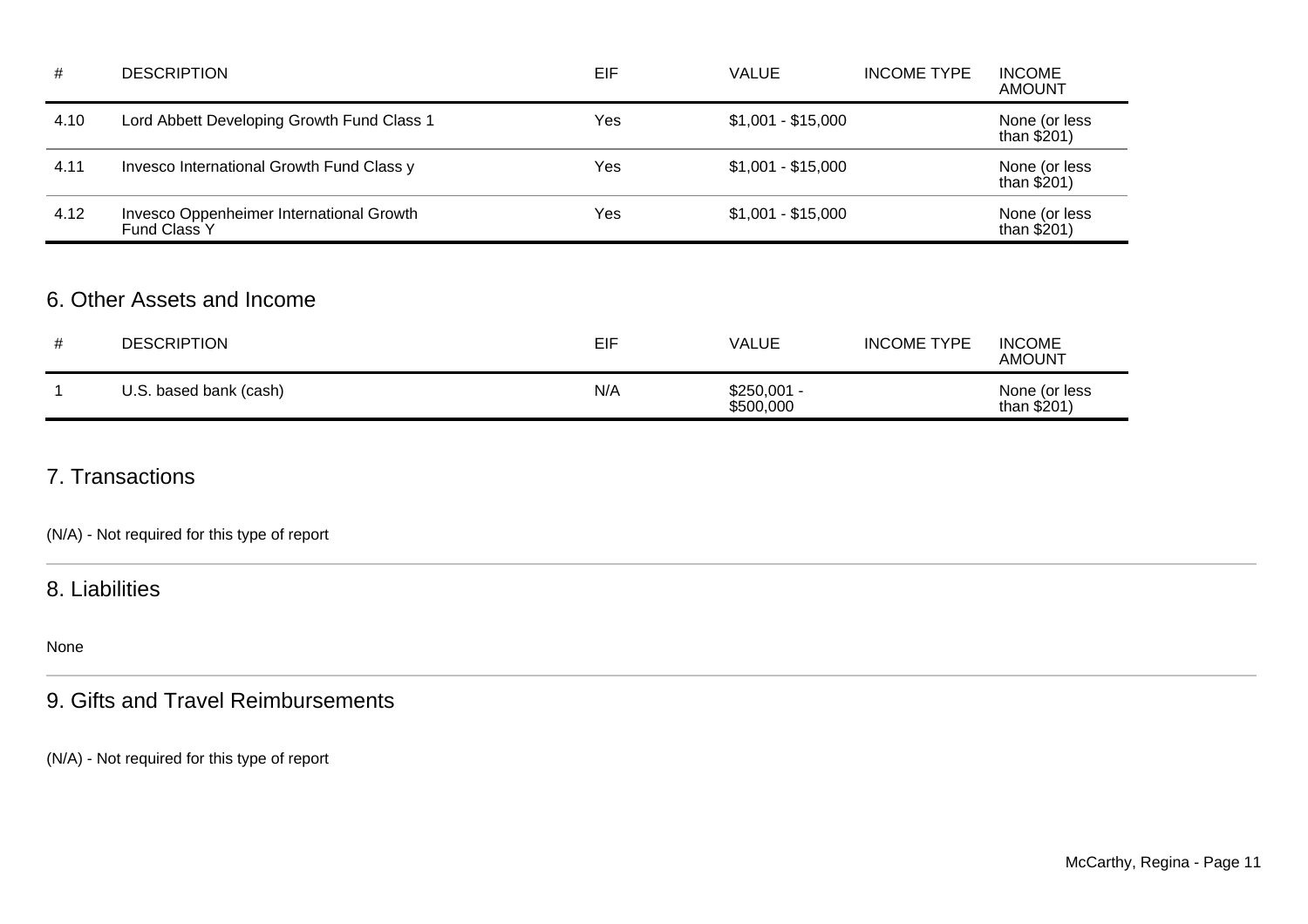## **Endnotes**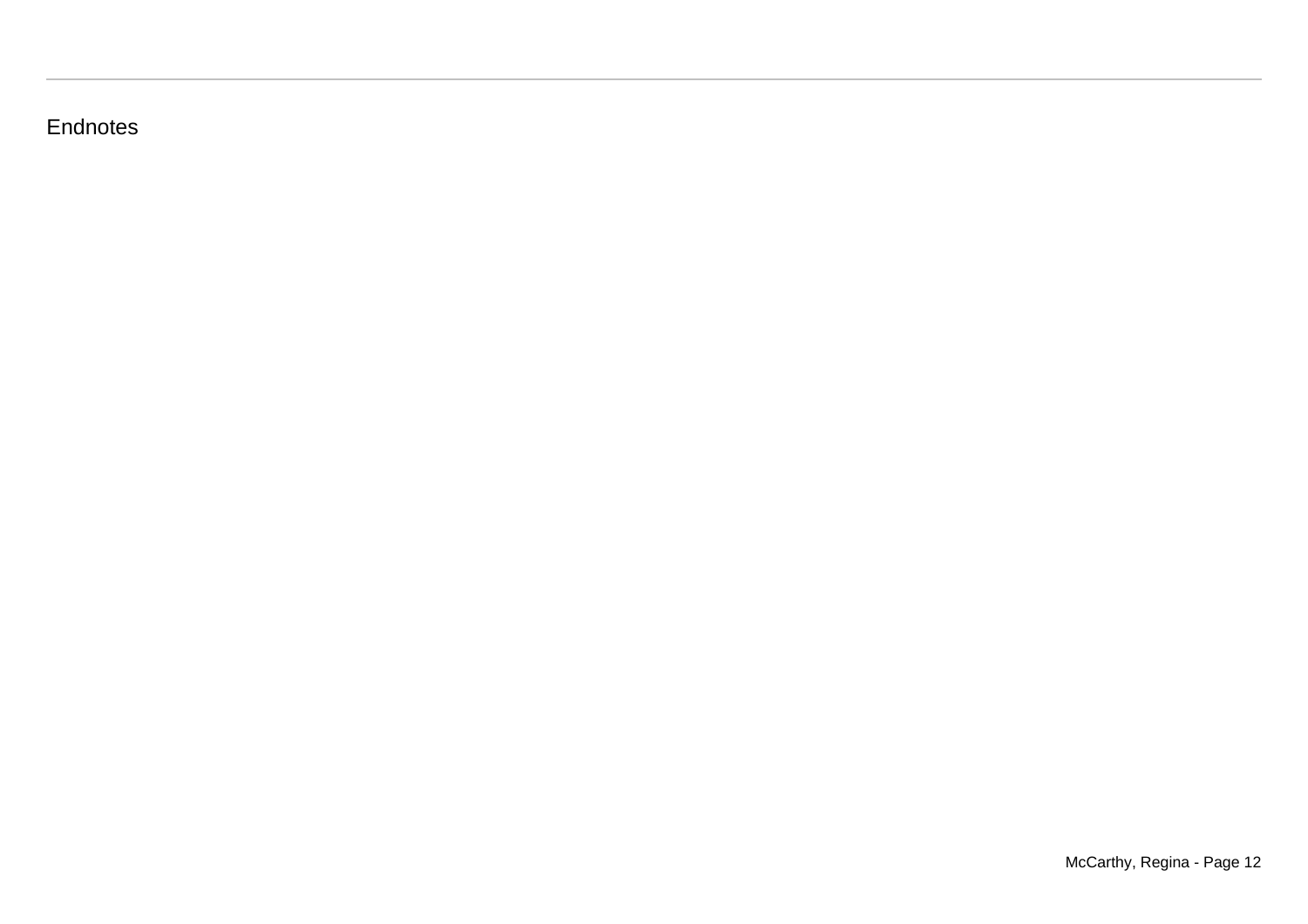### Summary of Contents

### 1. Filer's Positions Held Outside United States Government

Part 1 discloses positions that the filer held at any time during the reporting period (excluding positions with the United States Government). Positions are reportable even if the filer did not receive compensation.

This section does not include the following: (1) positions with religious, social, fraternal, or political organizations; (2) positions solely of an honorary nature; (3) positions held aspart of the filer's official duties with the United States Government; (4) mere membership in an organization; and (5) passive investment interests as a limited partner or nonmanaging member of a limited liability company.

2. Filer's Employment Assets & Income and Retirement Accounts

Part 2 discloses the following:

- ●Sources of earned and other non-investment income of the filer totaling more than \$200 during the reporting period (e.g., salary, fees, partnership share, honoraria,scholarships, and prizes)
- ● Assets related to the filer's business, employment, or other income-generating activities (1) that ended the reporting period with a value greater than \$1,000 or (2) fromwhich more than \$200 in income was received during the reporting period (e.g., equity in business or partnership, stock options, retirement plans/accounts and their underlying holdings as appropriate, deferred compensation, and intellectual property, such as book deals and patents)

This section does not include assets or income from United States Government employment or assets that were acquired separately from the filer's business, employment, or other income-generating activities (e.g., assets purchased through a brokerage account). Note: The type of income is not required if the amount of income is \$0 - \$200 or if theasset qualifies as an excepted investment fund (EIF).

3. Filer's Employment Agreements and Arrangements

Part 3 discloses agreements or arrangements that the filer had during the reporting period with an employer or former employer (except the United States Government), such as the following:

- ●Future employment
- ●Leave of absence
- ●Continuing payments from an employer, including severance and payments not yet received for previous work (excluding ordinary salary from a current employer)
- ●Continuing participation in an employee welfare, retirement, or other benefit plan, such as pensions or a deferred compensation plan
- ● Retention or disposition of employer-awarded equity, sharing in profits or carried interests (e.g., vested and unvested stock options, restricted stock, future share of acompany's profits, etc.)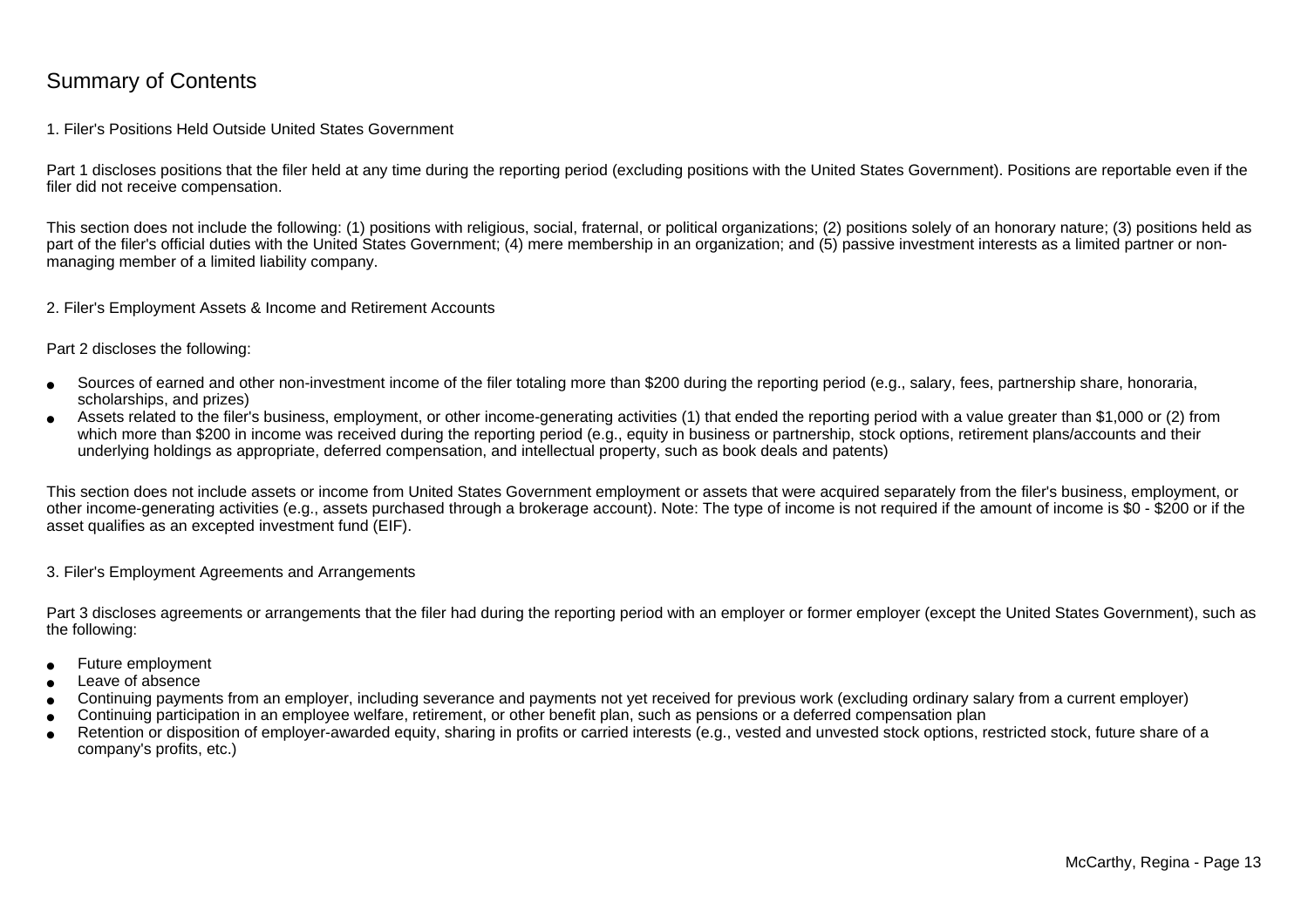### 4. Filer's Sources of Compensation Exceeding \$5,000 in a Year

Part 4 discloses sources (except the United States Government) that paid more than \$5,000 in a calendar year for the filer's services during any year of the reporting period.

The filer discloses payments both from employers and from any clients to whom the filer personally provided services. The filer discloses a source even if the source made itspayment to the filer's employer and not to the filer. The filer does not disclose a client's payment to the filer's employer if the filer did not provide the services for which the client is paying.

5. Spouse's Employment Assets & Income and Retirement Accounts

#### Part 5 discloses the following:

- ●Sources of earned income (excluding honoraria) for the filer's spouse totaling more than \$1,000 during the reporting period (e.g., salary, consulting fees, and partnershipshare)
- ●Sources of honoraria for the filer's spouse greater than \$200 during the reporting period
- ● Assets related to the filer's spouse's employment, business activities, other income-generating activities (1) that ended the reporting period with a value greater than \$1,000or (2) from which more than \$200 in income was received during the reporting period (e.g., equity in business or partnership, stock options, retirement plans/accounts and their underlying holdings as appropriate, deferred compensation, and intellectual property, such as book deals and patents)

This section does not include assets or income from United States Government employment or assets that were acquired separately from the filer's spouse's business,employment, or other income-generating activities (e.g., assets purchased through a brokerage account). Note: The type of income is not required if the amount of income is \$0 - \$200 or if the asset qualifies as an excepted investment fund (EIF). Amounts of income are not required for a spouse's earned income (excluding honoraria).

#### 6. Other Assets and Income

Part 6 discloses each asset, not already reported, (1) that ended the reporting period with a value greater than \$1,000 or (2) from which more than \$200 in investment income was received during the reporting period. For purposes of the value and income thresholds, the filer aggregates the filer's interests with those of the filer's spouse and dependentchildren.

This section does not include the following types of assets: (1) a personal residence (unless it was rented out during the reporting period); (2) income or retirement benefits associated with United States Government employment (e.g., Thrift Savings Plan); and (3) cash accounts (e.g., checking, savings, money market accounts) at a single financial institution with a value of \$5,000 or less (unless more than \$200 in income was received). Additional exceptions apply. Note: The type of income is not required if the amount ofincome is \$0 - \$200 or if the asset qualifies as an excepted investment fund (EIF).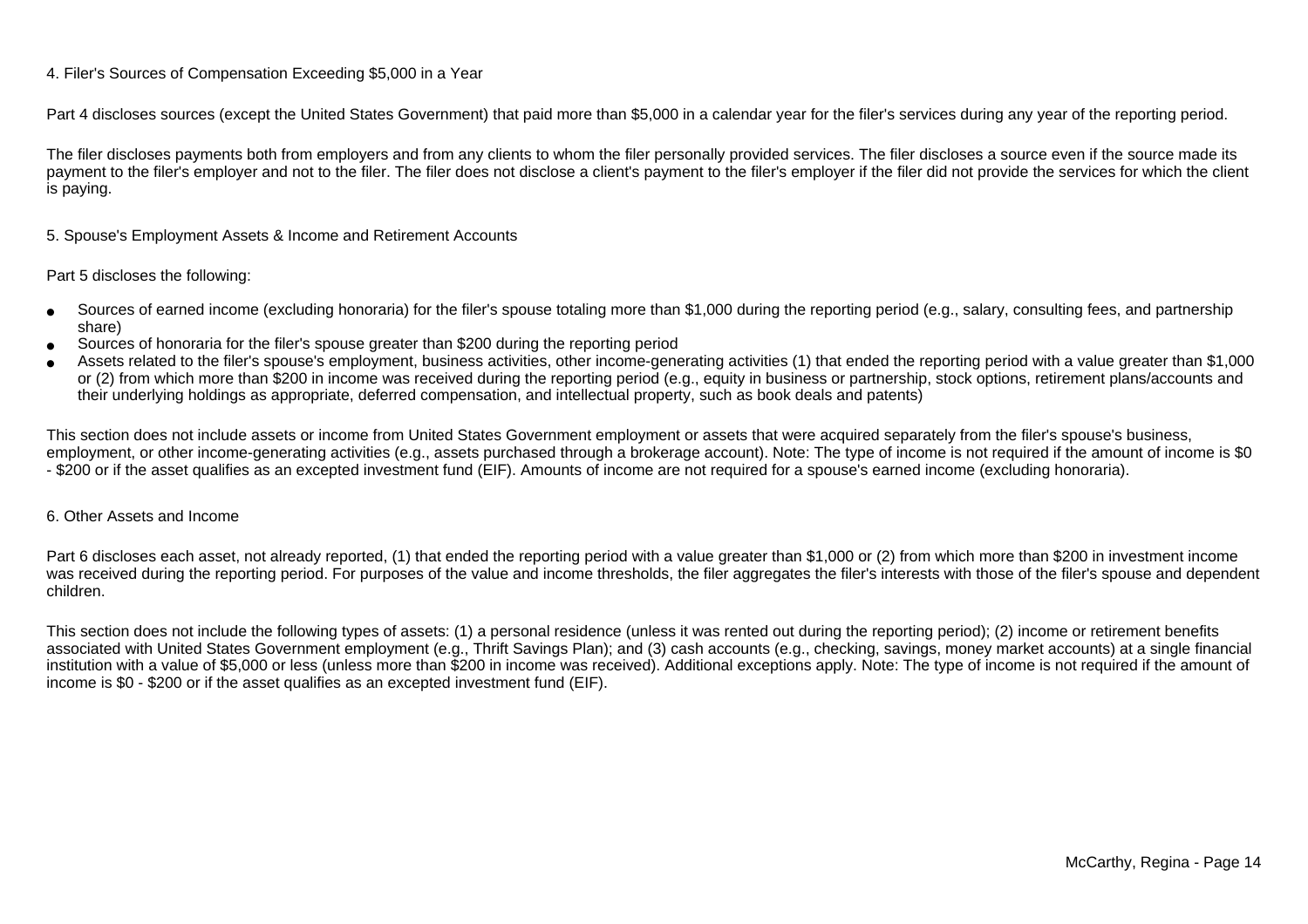### 7. Transactions

Part 7 discloses purchases, sales, or exchanges of real property or securities in excess of \$1,000 made on behalf of the filer, the filer's spouse or dependent child during the reporting period.

This section does not include transactions that concern the following: (1) a personal residence, unless rented out; (2) cash accounts (e.g., checking, savings, CDs, money market accounts) and money market mutual funds; (3) Treasury bills, bonds, and notes; and (4) holdings within a federal Thrift Savings Plan account. Additional exceptionsapply.

### 8. Liabilities

Part 8 discloses liabilities over \$10,000 that the filer, the filer's spouse or dependent child owed at any time during the reporting period.

This section does not include the following types of liabilities: (1) mortgages on a personal residence, unless rented out (limitations apply for PAS filers); (2) loans secured by a personal motor vehicle, household furniture, or appliances, unless the loan exceeds the item's purchase price; and (3) revolving charge accounts, such as credit card balances,if the outstanding liability did not exceed \$10,000 at the end of the reporting period. Additional exceptions apply.

### 9. Gifts and Travel Reimbursements

#### This section discloses:

- ●Gifts totaling more than \$415 that the filer, the filer's spouse, and dependent children received from any one source during the reporting period.
- ●Travel reimbursements totaling more than \$415 that the filer, the filer's spouse, and dependent children received from any one source during the reporting period.

For purposes of this section, the filer need not aggregate any gift or travel reimbursement with a value of \$166 or less. Regardless of the value, this section does not include the following items: (1) anything received from relatives; (2) anything received from the United States Government or from the District of Columbia, state, or local governments; (3)bequests and other forms of inheritance; (4) gifts and travel reimbursements given to the filer's agency in connection with the filer's official travel; (5) gifts of hospitality (food,lodging, entertainment) at the donor's residence or personal premises; and (6) anything received by the filer's spouse or dependent children totally independent of theirrelationship to the filer. Additional exceptions apply.